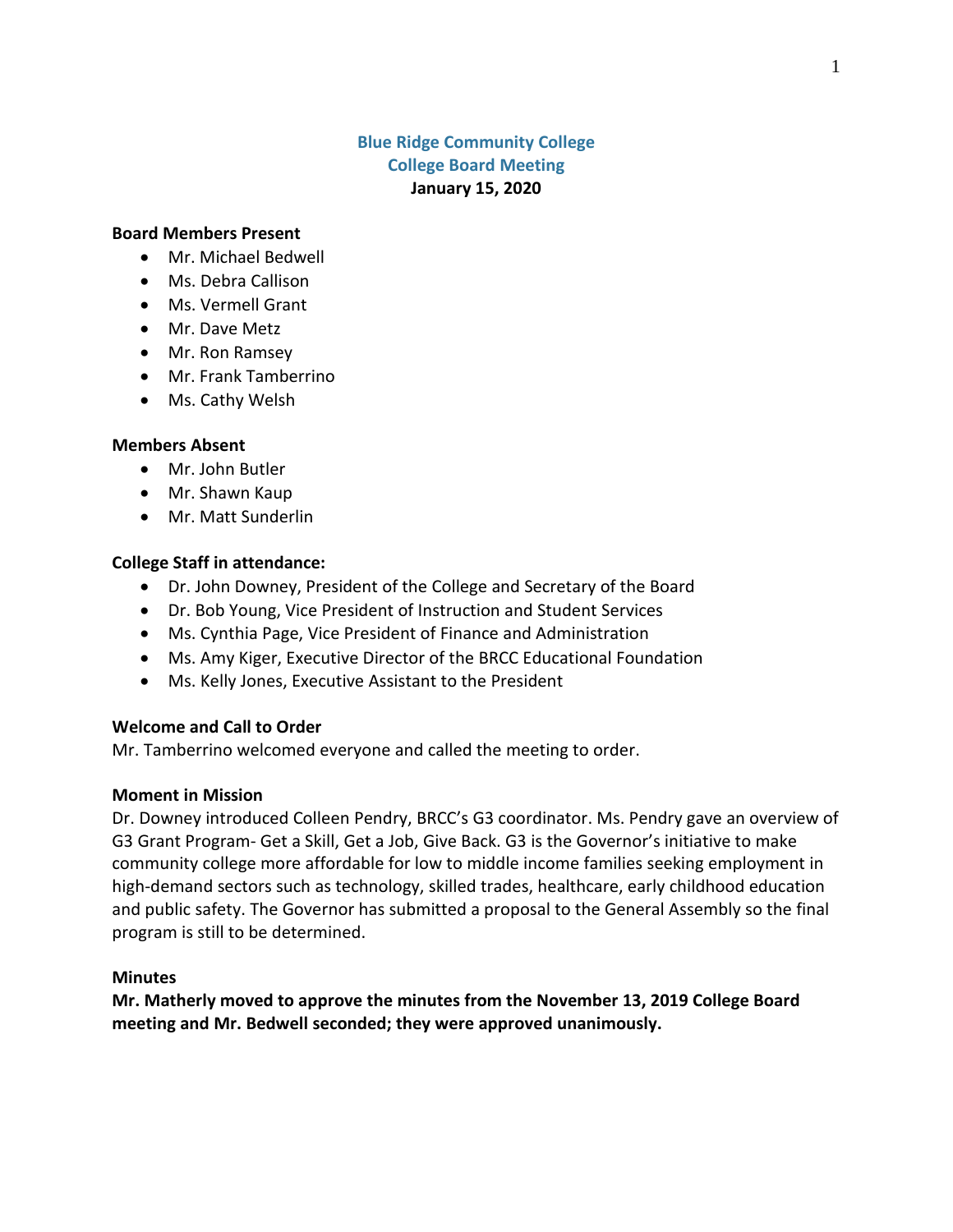### **Finance and Facilities Committee**

Ms. Page and Ms. Callison reviewed the local funds financial results through November 30, 2019. **This report was recommended from committee for approval and to be filed for audit: this was approved unanimously.**

Ms. Page reviewed the status of construction projects.

Surface parking lot-The surface lot is almost completed; lights and emergency phones are in place. Due to rain delays and colder than expected temperatures, the college decided to delay the final layer of asphalt to spring. When temperatures rise to a high enough level, the contractor will apply the final layer of asphalt along with striping and curb stops. The college will open the lot for use when all is completed.

Maintenance reserve projects-The VCCS is funding two projects from system funds, not college resources. The exterior envelope project will replace caulking at masonry joints, replace steel windows, and add brick ties to support failing ties in Buildings A, B, C, D, E, F, and G. VCCS received four bids for the project; the project is planned for spring and summer.

The life safety project will add sprinklers and a new water line to support the sprinkler system. The project will include upgrading fire alarms, emergency lights, and exit lights. Buildings A, B, C, D, E, F, and J are included in this work.

Ms. Page reviewed Enrollment Data by Locality, Brite Transit Shuttle Ridership and the Recreation Center Usage.

Ms. Page distributed and reviewed a 10/14/2019 report from the VCCS on Financial Standards. She noted that BRCC met all standards included in this report-she then noted that not all of the colleges met the standards. Ms. Page expressed great appreciation for the finance and accounting staff and their work.

## **Curriculum and Student Affairs Committee**

Dr. Young and Mr. Metz reported for the committee.

#### **Action Items**

# **Course Changes-These were recommended from committee for approval; they were approved unanimously.**

- a. Activate ACC 219 Governmental and Non-profit Accounting from the VCCS Master Course File
- b. Revise ART 132 Fundamentals of Design II to include a sentence that clarifies the content difference between this course and ART 131 Fundamentals of Design I

**Consent Agenda-All items on the Consent agenda were recommended from committee for approval; they were approved unanimously. Consent Agenda**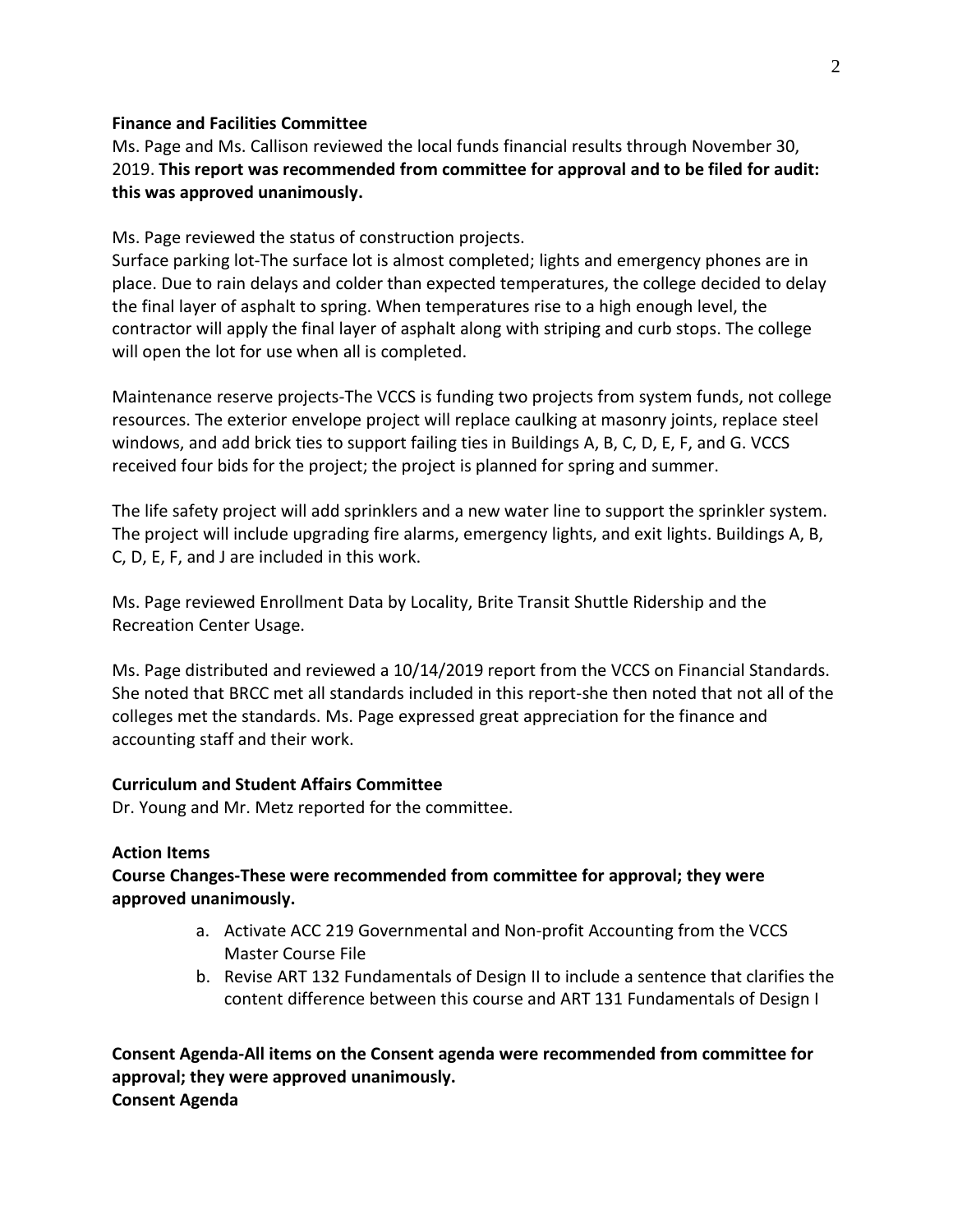- 1. BRCC Catalog Changes Related to the Direct Enrollment Pilot Program
	- a. Course Additions and Discontinuations
		- i. Activate MDE 10, MDE 60, MDE 54 and MDE 61 from the VCCS Master Course File and add each course description to the BRCC Catalog
		- ii. Activate EDE 10 and EDE 11 from the VCCS Master Course File and add each course description to the BRCC Catalog
		- iii. Discontinue MTE Course Descriptions
		- iv. Discontinue MCR Course Descriptions
		- v. Discontinue ENF Course Descriptions
	- b. Catalog Procedure Changes
		- i. Replace content in Table M in the BRCC Catalog with new content related to Direct Enrollment for mathematics
		- ii. Replace content in Table E in the BRCC Catalog with new content related to Direct Enrollment for English
		- iii. Edit Developmental Grades section
		- iv. Add Co-Requisite Grades section
		- v. Edit Course Definitions
		- vi. Edit Developmental Course Credits section
		- vii. Edit Advising information
	- c. Course Pre-requisite Changes
		- i. Edit BIO 101 course description
		- ii. Edit CHM 101 and CHM 111 course description
		- iii. Edit CSC 200 course description
		- iv. Edit ITP 100 course description
		- v. Edit MTH course descriptions
		- vi. Edit NSG 106 course description
		- vii. Edit PHY 100 course description
	- d. Program Requirement Changes
		- i. Edit Nursing Overview Information
		- ii. Edit Pre-Respiratory Therapy Overview information
		- iii. Edit Veterinary Technology Overview information
		- iv. Edit Science Overview information
		- v. Edit Science Engineering Overview information

# **INFORMATION ITEMS**

Dr. Young provided updates on these information items.

G3: Get Trained, Get a Job, Give Back Graphics Design specialization for Information Systems Technology Update during the Moment in Mission Transfer Virginia Direct Enrollment

SACSCOC Accreditation 5-Year Review

# **Personnel Report**

Ms. Page reviewed the personnel report on page 79